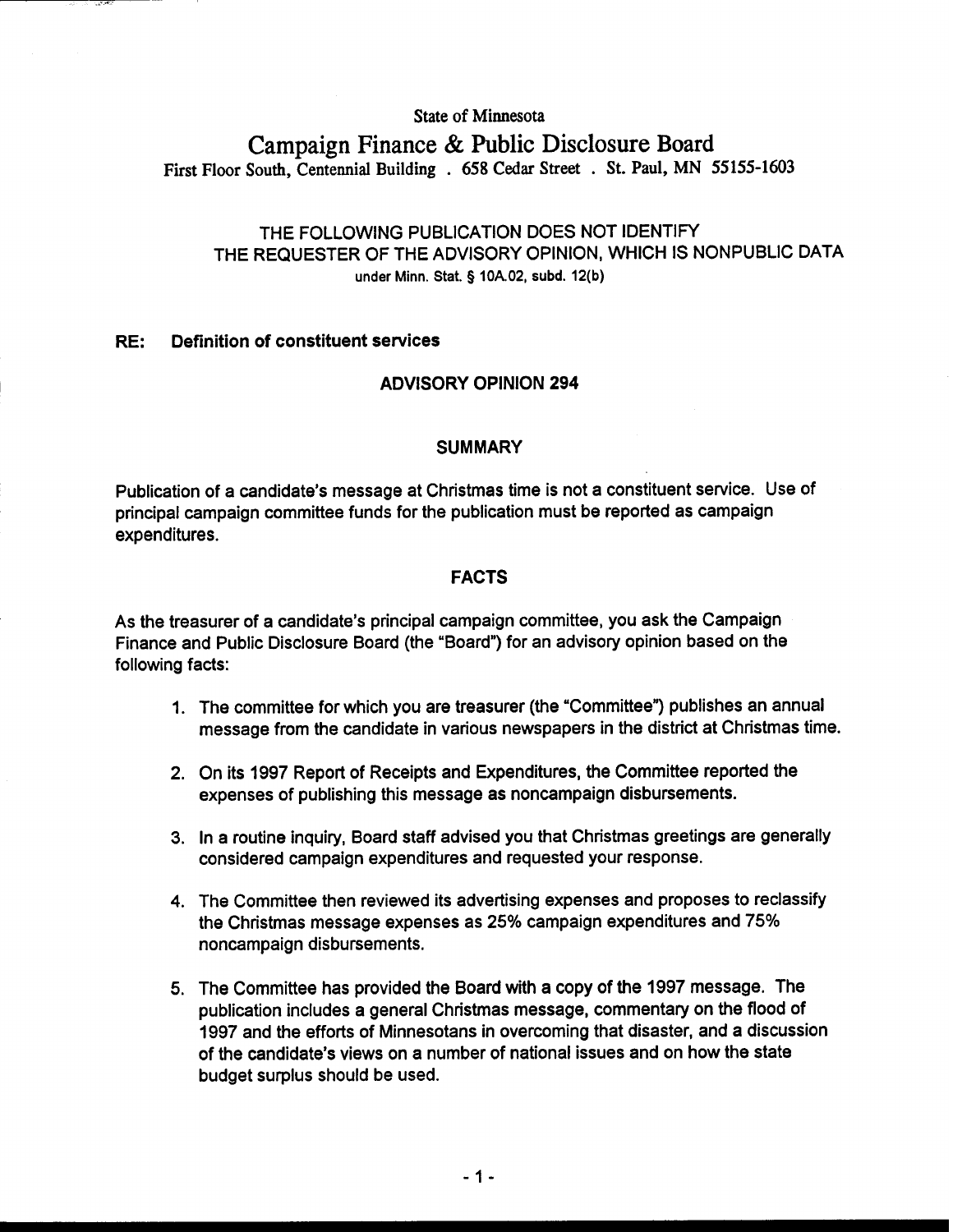#### **ISSUE**

May the costs of publishing the candidate's message described in the facts properly be reported as 25% campaign expenditures and 75% as noncampaign disbursements?

#### **OPINION**

No. The use of principal campaign committee funds to publish the described message must be reported as campaign expenditures.

The only noncampaign disbursement under which the message might be considered is that for costs of services to constituents. However, a constituent service must be an actual service provided by the official for the benefit of district residents. Board rules specifically exclude from constituent services "congratulatory advertisements . . . or similar expenditures". Minn. Rules part 4503.0100, subp. 6.

Christmas messages, whether conveyed through advertisement or other distribution means, are not a service and thus may not be reported as noncampaign disbursements. Your message includes more than a Christmas greeting. However, the additional material, consisting of the candidate's positions on issues, does not change the character of the publication to make it a constituent service rather than a campaign expenditure.

The general use of funds collected for political purposes is governed by Minnesota Statutes, Chapter 211B, which is not within the Board's jurisdiction. The Board assumes that you have made your own determination that the use of principal eampaign committee funds for your Christmas message is appropriate under Chapter 211B. The Board expresses no opinion on that question.

Issued:  $7/5/5$ 

G. Barry Anderson, Chair Campaign Finance and Public Disclosure Board